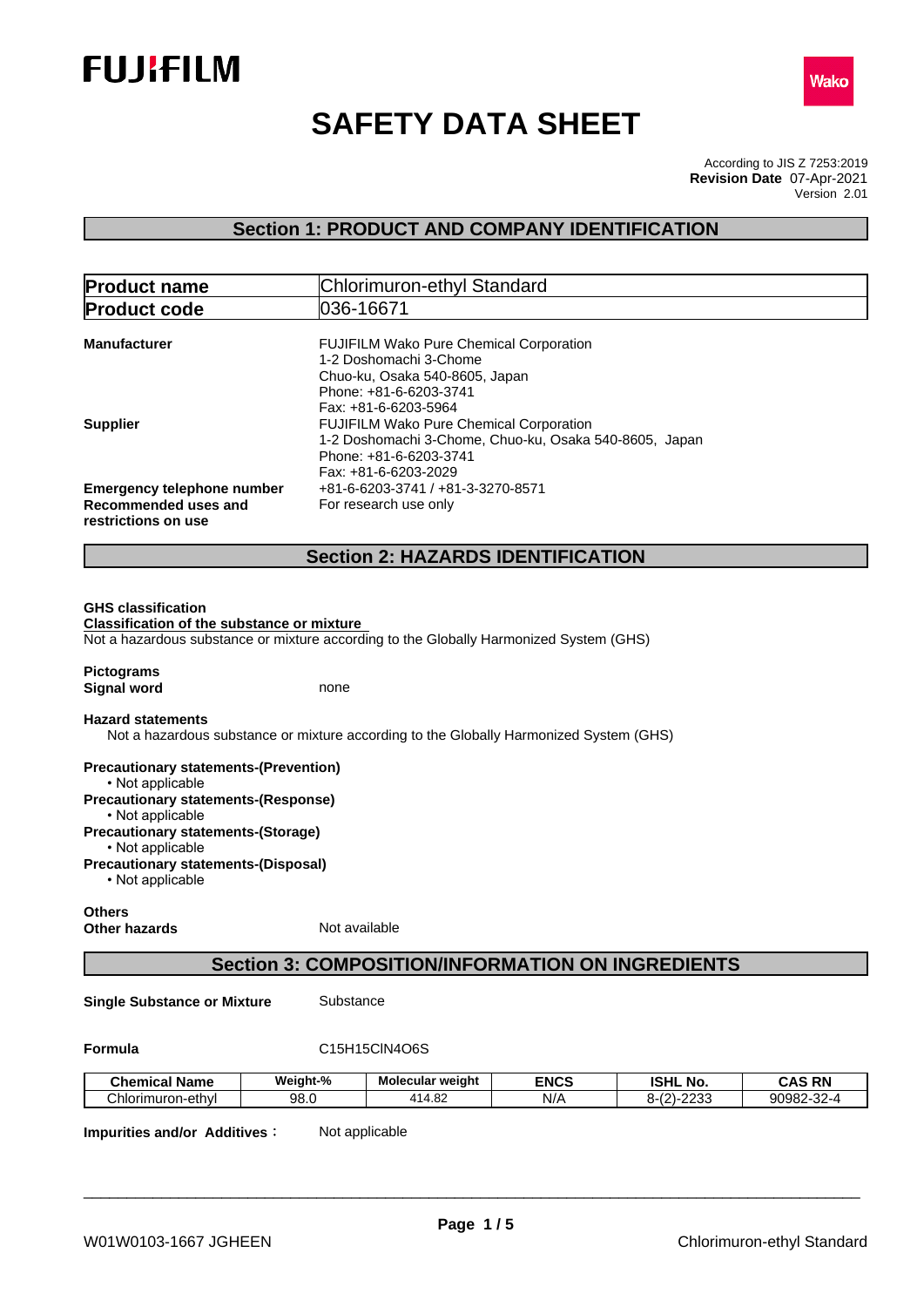# **Section 4: FIRST AID MEASURES**

#### **Inhalation**

Remove to fresh air. If symptoms persist, call a physician.

#### **Skin contact**

Wash off immediately with soap and plenty of water. If symptoms persist, call a physician.

#### **Eye contact**

IF IN EYES: Rinse cautiously with water for several minutes. Remove contact lenses, if present and easy to do. Continue rinsing. Immediate medical attention is required.

#### **Ingestion**

Rinse mouth. Never give anything by mouth to an unconscious person. Call a physician or poison control center immediately. Do not induce vomiting without medical advice.

#### **Protection of first-aiders**

Use personal protective equipment as required.

# **Section 5: FIRE FIGHTING MEASURES**

#### **Suitable extinguishing media**

Water spray (fog), Carbon dioxide (CO2), Foam, Extinguishing powder, Sand

**Unsuitable extinguishing media**

No information available

#### **Specific hazards arising from the chemical product**

Thermal decomposition can lead to release of irritating and toxic gases and vapors.

**Special extinguishing method**

#### No information available **Special protective actions for**

**fire-fighters**

Use personal protective equipment as required.Firefighters should wear self-contained breathing apparatus and full firefighting turnout gear.

# **Section 6: ACCIDENTAL RELEASE MEASURES**

# **Personal precautions, protective equipment and emergency procedures**

For indoor, provide adequate ventilation process until the end of working. Deny unnecessary entry other than the people involved by, for example, using a rope. While working, wear appropriate protective equipments to avoid adhering it on skin, or inhaling the gas. Work from windward, and retract the people downwind.

#### **Environmental precautions**

To be careful not discharged to the environment without being properly handled waste water contaminated.

#### **Methods and materials for contaminent and methods and materials for cleaning up**

Sweep up and gather scattered particles, and collect it in an empty airtight container.

#### **Recoverly, neutralization**

No information available

### **Secondary disaster prevention measures**

Clean contaminated objects and areas thoroughly observing environmental regulations.

# **Section 7: HANDLING AND STORAGE**

#### **Handling**

#### **Technical measures**

Avoid contact with strong oxidizing agents. Use with local exhaust ventilation.

#### **Precautions**

Do not rough handling containers, such as upsetting, falling, giving a shock, and dragging. Prevent leakage, overflow, and scattering. Not to generate steam and dust in vain. Seal the container after use. After handling, wash hands and face, and then gargle. In places other than those specified, should not be smoking or eating and drinking. Should not be brought contaminated protective equipment and gloves to rest stops. Deny unnecessary entry of non-emergency personnel to the handling area.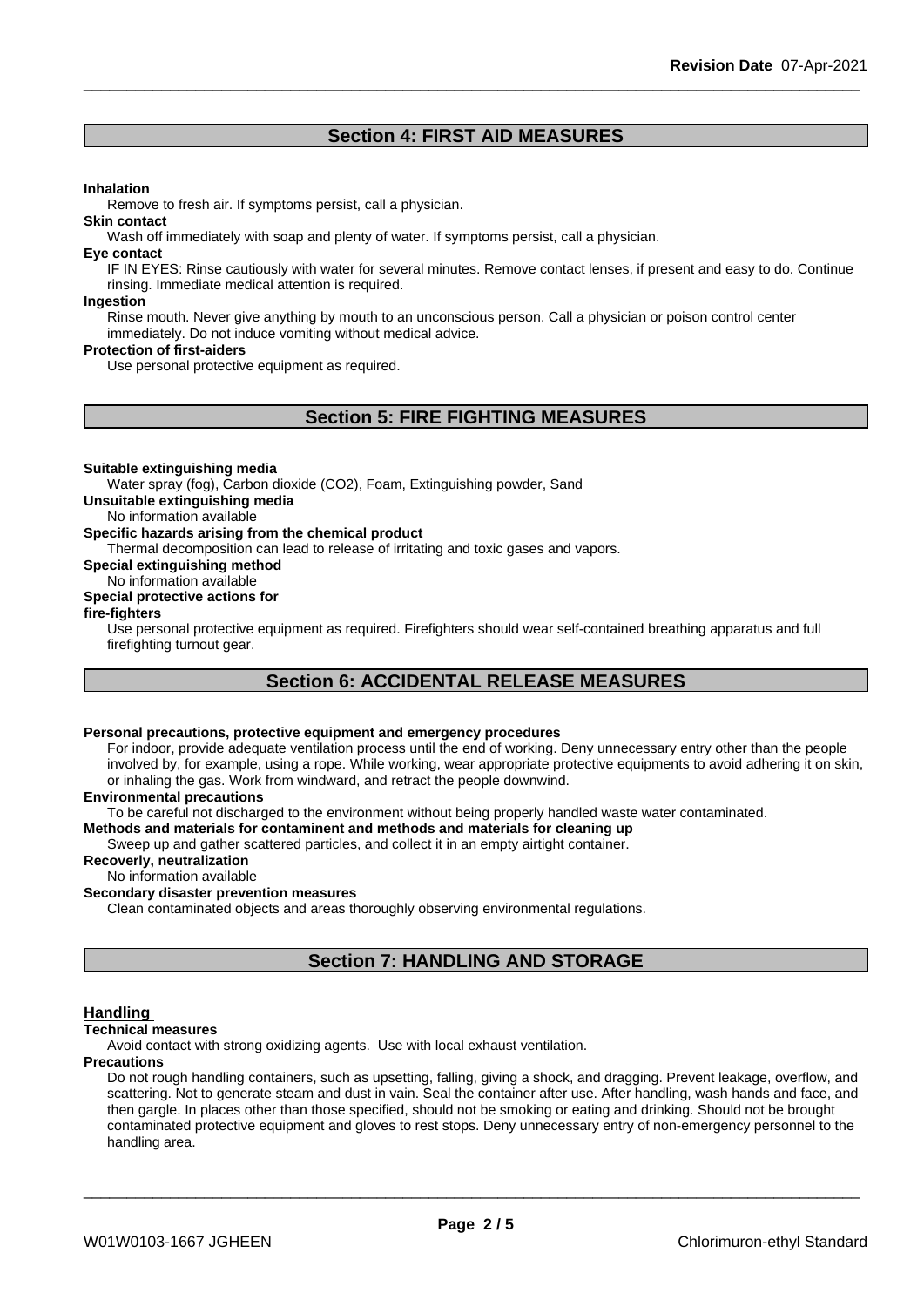#### **Safety handling precautions**

Avoid contact with skin, eyes or clothing. Use personal protective equipment as required.

### **Storage**

**Safe storage conditions Safe packaging material** Glass **Incompatible substances** Strong oxidizing agents

**Storage conditions** Keep container protect from light tightly closed. Store in a cool (2-10 °C) place.

## **Section 8: EXPOSURE CONTROLS/PERSONAL PROTECTION**

#### **Engineering controls**

In case of indoor workplace, seal the source or use a local exhaust system. Provide the safety shower facility, and handand eye-wash facility. And display their position clearly.

**Exposure limits** This product, as supplied, does not contain any hazardous materials with occupational exposure limits established by the region specific regulatory bodies.

**Personal protective equipment Respiratory protection** Dust mask **Hand protection** Protection gloves **Skinandbody protection** Long-sleeved work clothes

**Eye protection protective eyeglasses or chemical safety goggles** 

#### **General hygiene considerations**

Handle in accordance with good industrial hygiene and safety practice.

# **Section 9: PHYSICAL AND CHEMICAL PROPERTIES**

#### **Form**

| Color                                                  | white              |
|--------------------------------------------------------|--------------------|
| Appearance                                             | powder or mass     |
| Odor                                                   | No data available  |
| <b>Melting point/freezing point</b>                    | 180-185 °C         |
| Boiling point, initial boiling point and boiling range | No data available  |
| <b>Flammability</b>                                    | No data available  |
| <b>Evaporation rate:</b>                               | No data available  |
| Flammability (solid, gas):                             | No data available  |
| Upper/lower flammability or                            |                    |
| explosive limits                                       |                    |
| Upper:                                                 | No data available  |
| Lower:                                                 | No data available  |
| <b>Flash point</b>                                     | No data available  |
| Auto-ignition temperature:                             | No data available  |
| Decomposition temperature:                             | No data available  |
| рH                                                     | No data available  |
| Viscosity (coefficient of viscosity)                   | No data available  |
| <b>Dynamic viscosity</b>                               | No data available  |
| <b>Solubilities</b>                                    | acetone : soluble. |
| n-Octanol/water partition coefficient: (log Pow)       | No data available  |
| Vapour pressure                                        | No data available  |
| <b>Specific Gravity / Relative density</b>             | No data available  |
| Vapour density                                         | No data available  |
| <b>Particle characteristics</b>                        | No data available  |
|                                                        |                    |

# **Section 10: STABILITY AND REACTIVITY**

#### **Stability**

**Reactivity** No data available **Chemical stability** May be altered by light. **Hazardous reactions** None under normal processing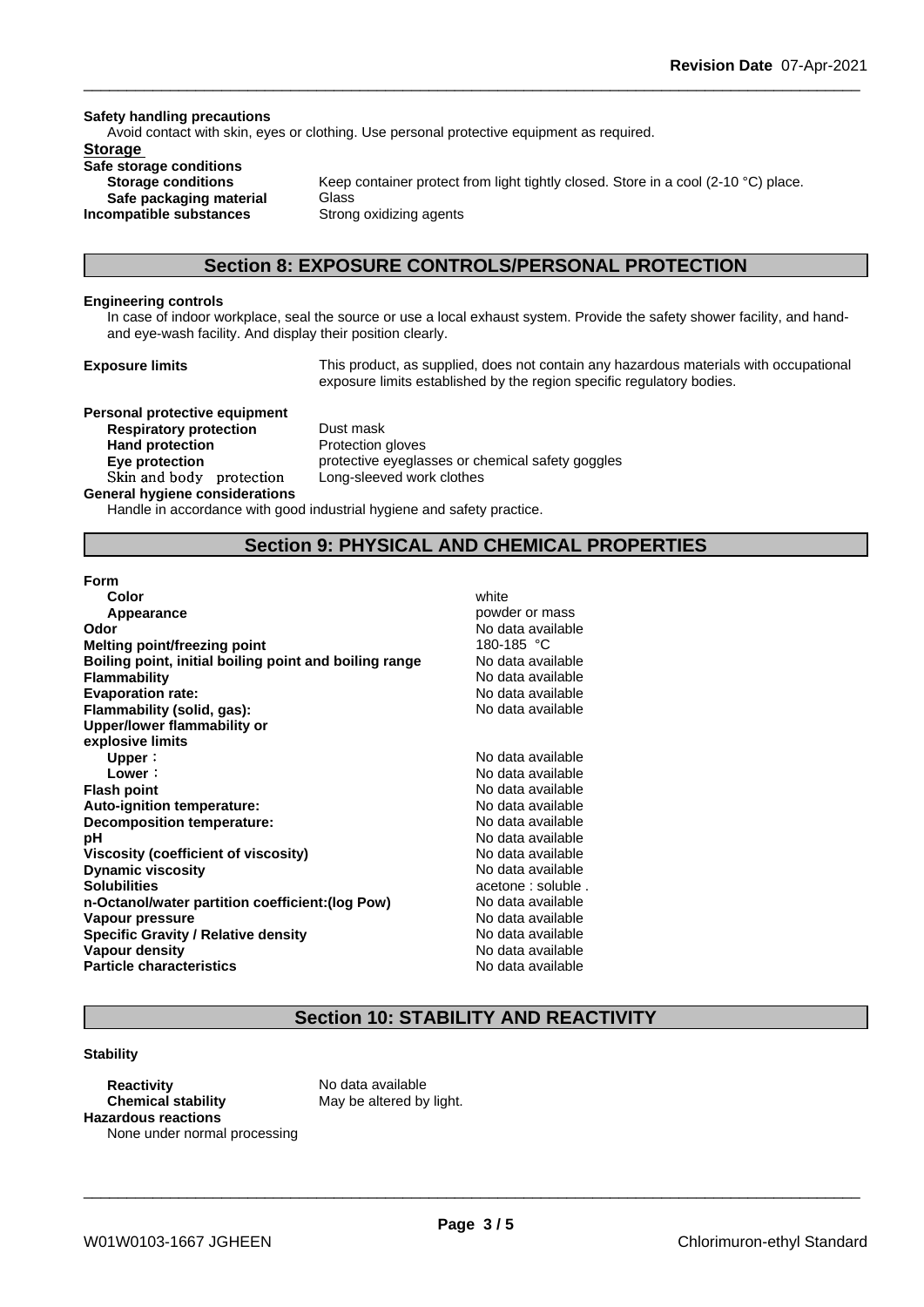**Conditions to avoid** Extremes of temperature and direct sunlight **Incompatible materials** Strong oxidizing agents **Hazardous decomposition products** Carbon monooxide (CO), Carbon dioxide (CO2), Nitrogen oxides (NOx), Sulfur oxides (SOx), Halides

# **Section 11: TOXICOLOGICAL INFORMATION**

| <b>Acute toxicity</b> |  |
|-----------------------|--|
|-----------------------|--|

| <b>Chemical Name</b> | Oral LD50        | <b>Dermal LD50</b>                                   | <b>Inhalation LC50</b>     |
|----------------------|------------------|------------------------------------------------------|----------------------------|
| Chlorimuron-ethyl    | 4102 mg/kg (Rat) | $> 2$ g/kg (Rabbit) $> 2000$<br>$'$ Rabbit,<br>mg/kg | (Rat)4 h<br>> 5 g/m $^3\,$ |

| <b>Skin irritation/corrosion</b>  | No data available |  |
|-----------------------------------|-------------------|--|
| Serious eye damage/ irritation    | No data available |  |
| Respiratory or skin sensitization | No data available |  |
| Reproductive cell mutagenicity    | No data available |  |
| Carcinogenicity                   | No data available |  |
| <b>Reproductive toxicity</b>      | No data available |  |
| <b>STOT-single exposure</b>       | No data available |  |

**STOT-repeated exposure Aspiration hazard** 

| no uuu uvuluul    |
|-------------------|
| No data available |
| No data available |
| No data available |
|                   |
|                   |

# **Section 12: ECOLOGICAL INFORMATION**

**Ecotoxicity** No information available

**Other data** No data available

| Persistence and degradability    | No information available |
|----------------------------------|--------------------------|
| <b>Bioaccumulative potential</b> | No information available |
| <b>Mobility in soil</b>          | No information available |
| Hazard to the ozone layer        | No information available |

# **No information available Mobility in soil** No information available **Hazard to the ozone layer** No information available

# **Section 13: DISPOSAL CONSIDERATIONS**

#### **Waste from residues**

Disposal should be in accordance with applicable regional, national and local laws and regulations. **Contaminated container and contaminated packaging**

Disposal should be in accordance with applicable regional, national and local laws and regulations.

# **Section 14: TRANSPORT INFORMATION**

| <b>ADR/RID</b><br><b>UN number</b><br>Proper shipping name:<br><b>UN classfication</b><br><b>Subsidiary hazard class</b> | Not regulated<br>- |
|--------------------------------------------------------------------------------------------------------------------------|--------------------|
| Packing group<br><b>Marine pollutant</b>                                                                                 | Not applicable     |
| <b>IMDG</b><br>UN number<br>Proper shipping name:                                                                        | Not regulated<br>- |